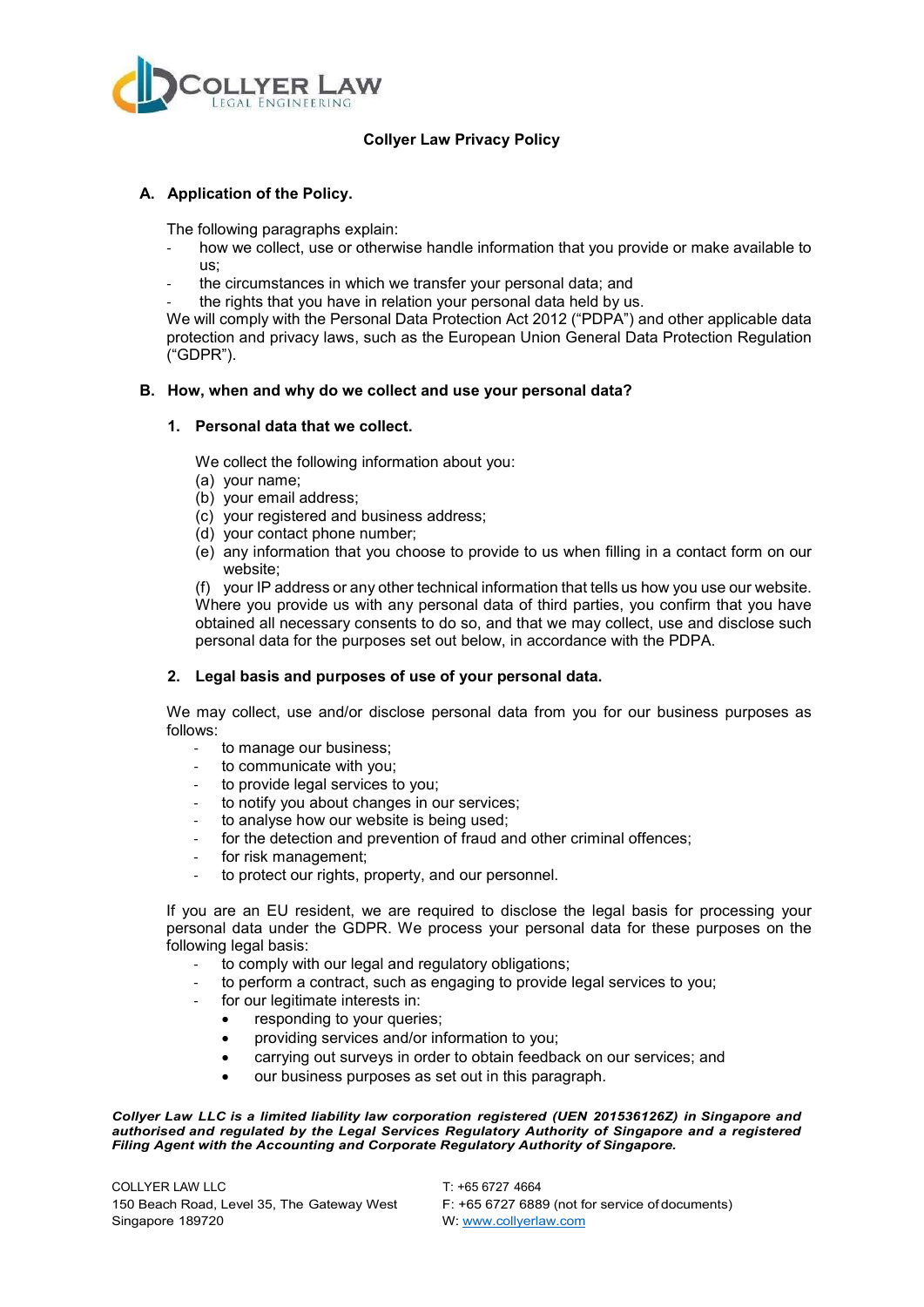You can object to processing based on our legitimate interests at any time by contacting us.

# **3. Cookies.**

We may use third party cookies on this website. By accessing our website, you agree that we can place cookies on your device. Our website may allow third parties to download cookies to your device. These third-party cookies are not under our control.

#### **4. Information from other sources.**

Where permissible under applicable laws, we may combine information that you have provided to us with other information that we already hold about you and which we have collected for a compatible purpose.

#### **C. How and when do we share your personal data?**

We may disclose your personal data to our affiliated entities, third party service providers and agents, with whom we are dealing on your behalf, any necessary governmental authorities and other third parties including the counsel for an opposing party.

### **1. Google Analytics.**

We may use Google Analytics to monitor and analyse the use of our website.

Google Analytics is a web analytics service offered by Google that tracks and reports website traffic. Google uses the data collected to track and monitor the use of our Service. This data is shared with other Google services. Google may use the collected data to contextualize and personalize the ads of its own advertising network.

For more information on the privacy practices of Google, please visit the Google Privacy & Terms web page:<https://policies.google.com/privacy?hl=en>

#### **2. Sharing with third parties.**

We may share your personal data with trusted third parties in accordance with our contractual arrangements with them, including:

- our accountants, auditors or similar advisers when we ask them to provide us with professional advice;
- suppliers to whom we outsource certain support such as counsels and experts;
- any other third party if we are under a duty to disclose or share your personal data in order to comply with any legal obligation; or
- any other third party for the purposes of acting in accordance with the requirements of a court, tribunal, regulator or government agency, for example, to comply with a search warrant or court order.

# **3. Transfer of personal data.**

Where your consent has been provided, the personal data you provide to us may be transferred to third parties as may be advised to you, either within or outside Singapore, as may be necessary for any of our business purposes stated above. We will comply with our obligations under the PDPA in relation to such transfer, or processing for as long as the data remains within our possession or control.

If you are a European Union ("EU") resident, please note that we transfer personal data to Singapore and process it there. We will comply with the requirements set out in the GDPR pursuant to the transfer of the personal data outside of the European Economic Area ("EEA"), such as putting in placed appropriate safeguards to ensure that your personal data is protected.

#### **D. How long do we store your personal data? How do we secure your personal data?**

# **1. Period of storage of your personal data.**

We maintain your personal data for the period necessary to carry out the purposes outlined in this policy, unless a longer retention period is required or permitted by law.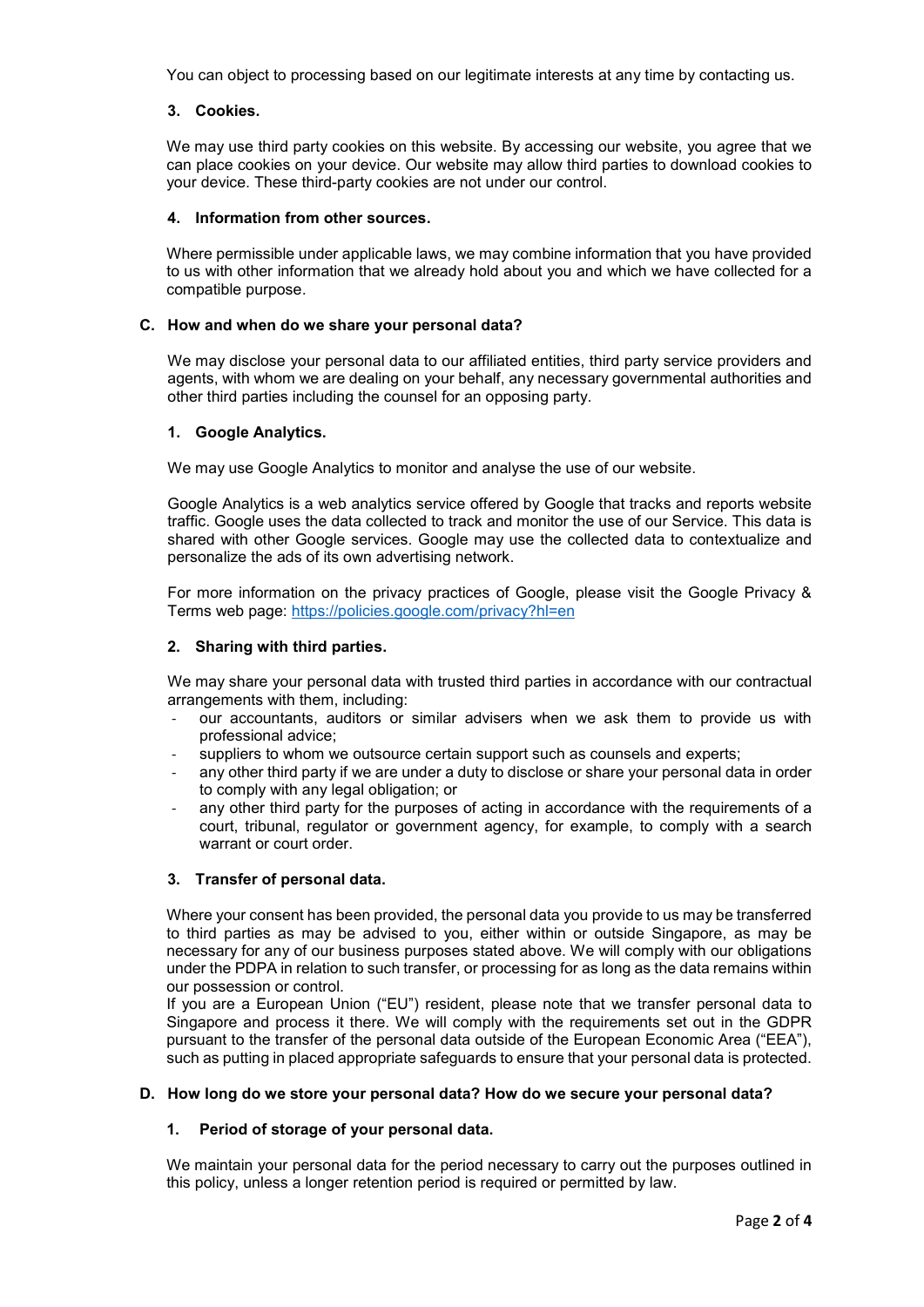For EU residents, we will endeavour to delete data within 30 days of a request for deletion or contact you if it will take longer.

### **2. Security**

The security of your data is important to us, and we will be making reasonable and practical security arrangements to protect the personal data from unauthorised access, collection, use, disclosure, copying, modification, disposal or similar. However, as the transmission of information via the Internet is not completely secure, we cannot guarantee the security of information transmitted by you to our website.

### **E. What rights do you have with regard to your personal data?**

The following section explains your rights. The various rights are not absolute and are subject to certain exceptions or qualifications.

Under the PDPA, you have the right by a written request to us, ascertain whether the information we hold about you is accurate and current, and you may also access and correct your personal data.

| <b>Rights</b> |                                                       | What does this mean?                                                                                                                                                                           |
|---------------|-------------------------------------------------------|------------------------------------------------------------------------------------------------------------------------------------------------------------------------------------------------|
| 1.            | The right to access                                   | You have the right to know whether we<br>process data about you, and if we do, to<br>access data we hold about you and certain<br>information about how we use it and who we<br>share it with. |
|               | 2. The right to correction or rectification           | You may request us to correct any data held<br>about you that is inaccurate.                                                                                                                   |
|               | 3. Withdrawal of consent to use your<br>personal data | You may withdraw your consent for us to use<br>your personal data at any time by contacting<br>us as directed below.                                                                           |

If you are an EU resident, you have the following rights in regard to your personal data held by us.

| <b>Rights</b> |                                     | What does it mean?                                                                                                                                                                                                                                       |
|---------------|-------------------------------------|----------------------------------------------------------------------------------------------------------------------------------------------------------------------------------------------------------------------------------------------------------|
|               | 1. The right to be informed         | You have the right to be provided with clear,<br>transparent and easily understandable<br>information about how we use your personal<br>data and your rights. This is why we are<br>providing you with the information in this<br>Privacy Policy.        |
|               | 2. The right of access              | You have the right to obtain a copy of your<br>personal date, if we are processing it, and<br>other certain information about how we used<br>it.                                                                                                         |
|               | 3. The right to be forgotten        | In certain circumstances you can ask us to<br>erase from our records your personal data<br>that we hold. There are exceptions, for<br>example, where we need to use your<br>personal date for the establishment,<br>exercise or defence of legal claims. |
|               | 4. The right to restrict processing | You may request to receive the data we<br>collect from you in a structured, commonly<br>used and machine-readable format if                                                                                                                              |